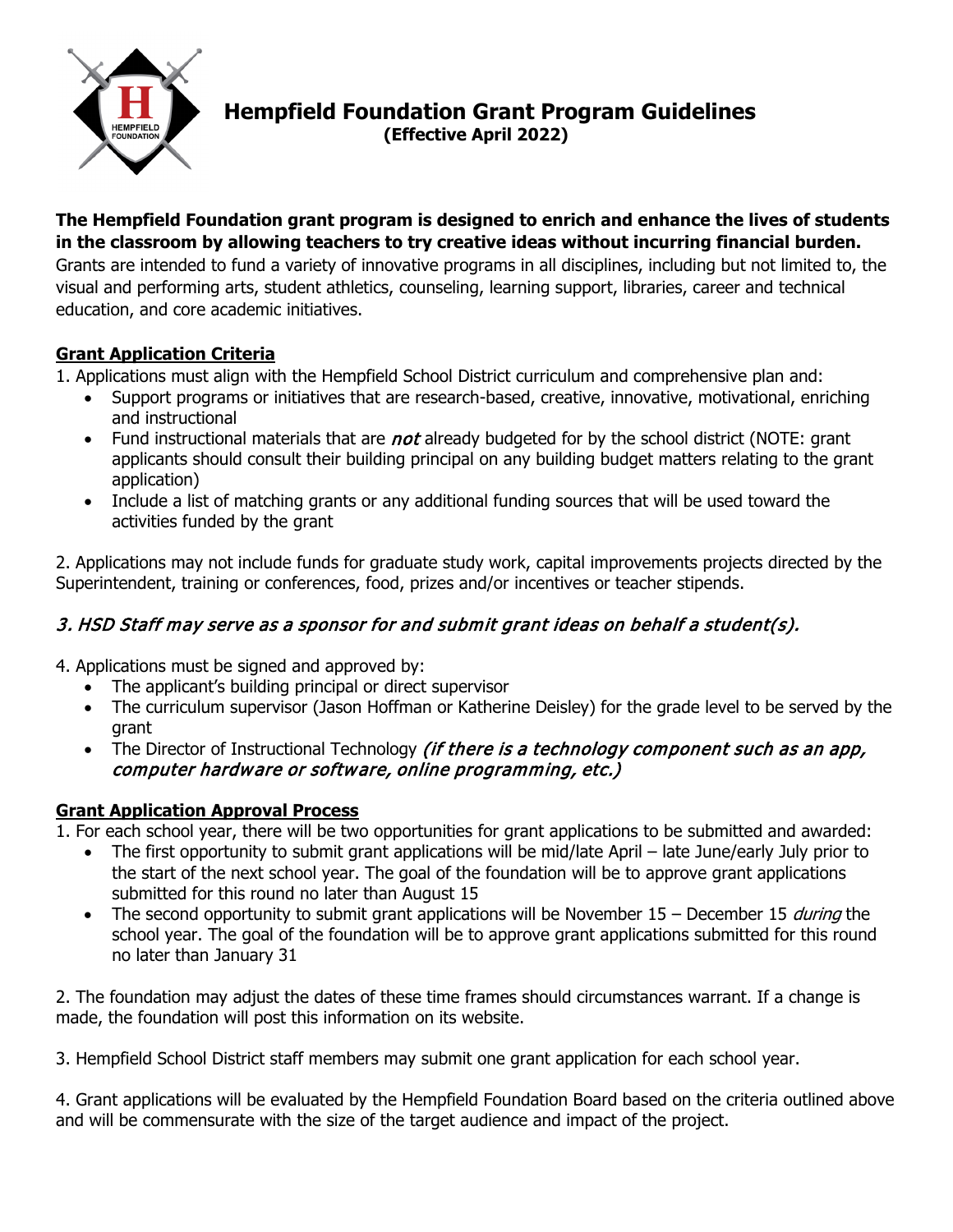#### **Grant Awards**

1. As a general rule, grant applications will be considered up to a maximum of \$3,000. However, The foundation may increase the maximum grant amount for projects or initiatives that it deems will have a significant district or school-wide impact. The foundation also reserves the right to fund a grant, either fully or partially, depending on the resources available to the foundation.

2. Successful grant applicants will be notified via email. This email will serve as the formal approval to allow an applicant to move forward with their grant.

3. Once approved, a grant applicant should contact their building admin/secretary to begin the process to purchase the items listed in their grant.

#### **Responsibilities of Grant Recipients**

Grant recipients are asked to do the following:

- Invite the foundation to visit the classroom or other school facility where the grant monies will be used and allow the foundation to take photos capturing the activities or initiative funded by the grant.
- Provide a brief summary to the foundation outlining the impact the activities or initiative funded by the grant had on the students and staff.

#### **Submission of Grant Application**

1. Grant Mail Applications should be emailed to the Hempfield Foundation at: [hempfieldfoundation@gmail.com](mailto:hempfieldfoundation@gmail.com)

#### 2. PLEASE PRINT/ SAVE A COPY OF THE APPLICATION BEFORE SUBMITTING IT.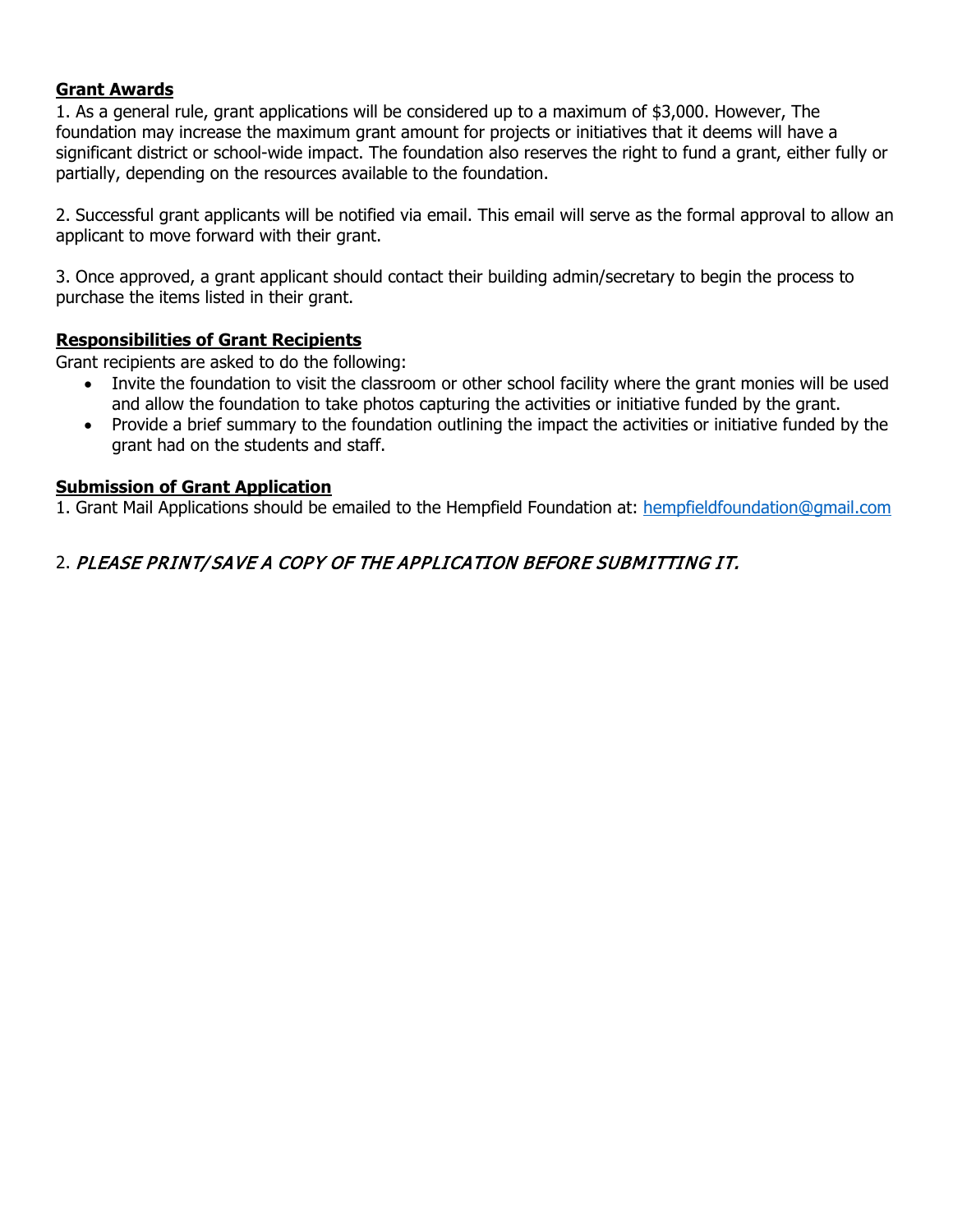

### **Hempfield Foundation Teacher Grant Application**

- **1. Grant/Project Title:**
- **2. Grant Amount Requested:**
- **3. Applicant(s):**
- **4. Position(s) of Applicant(s):**
- **5. E-mail Address(es) of Applicant(s):**
- **6. School building(s) where grant will be used:**
- **7. Grade level(s) impacted by grant:**
- **8. Potential number of students impacted:**
- **9. Describe your project goals and objectives (attached additional pages if necessary):**

**10. Explain why your project would be beneficial to your students, staff, and school -- please include measurable objectives (attached additional pages if necessary):**

**11. Please list items needed for your project -- a screen shot/estimate from a vendor or website will suffice (attached additional pages if necessary):**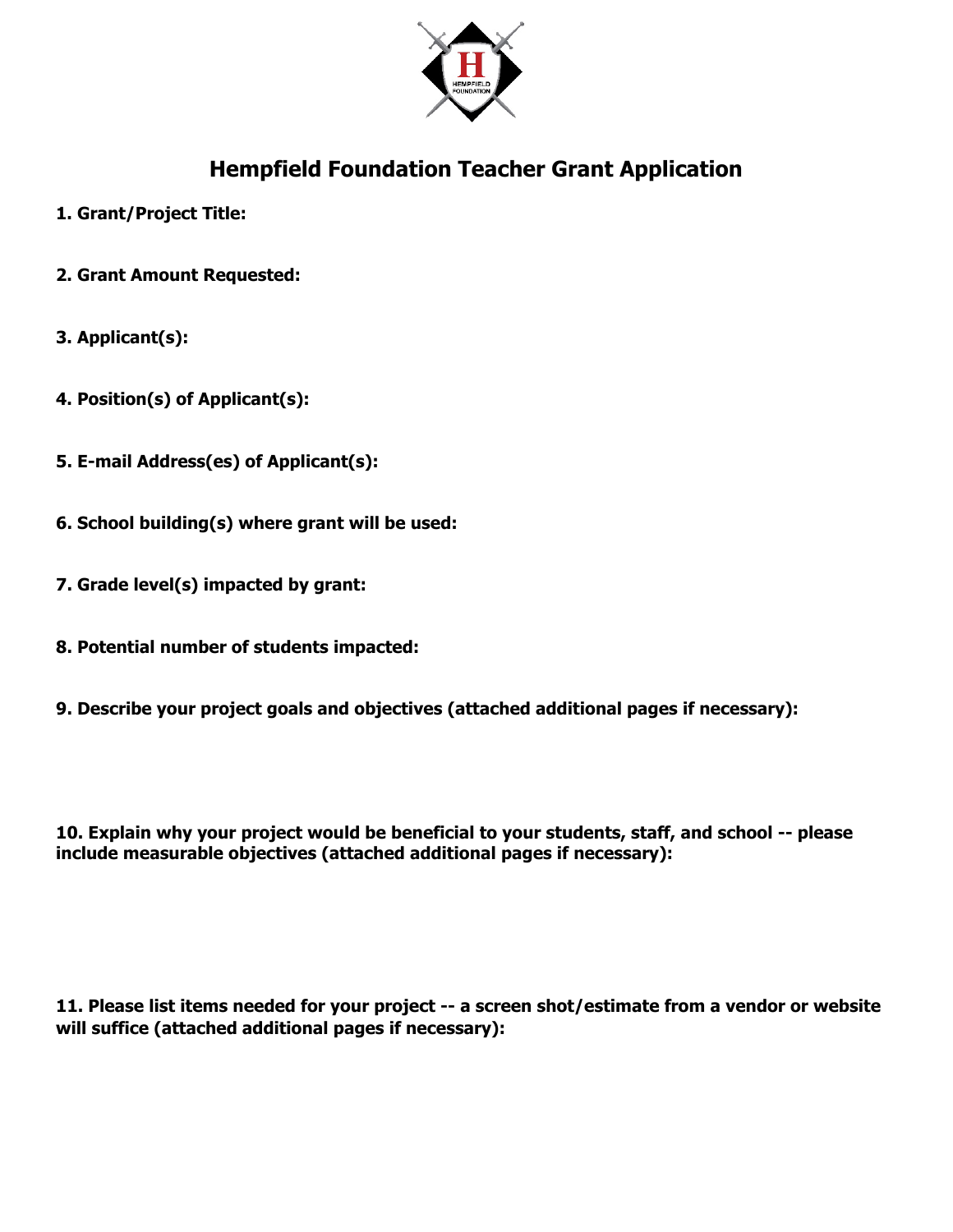

### **Hempfield Foundation Teacher Grant Application Signature and Approval Page**

**Applicant(s) Signature(s):**

**Date:**

**Principal/Direct Supervisor Signature:**

**Date:**

**Curriculum Supervisor for Appropriate Grade Level: Date:**

**Director of Instructional Technology (if applicable):**

**Date:**